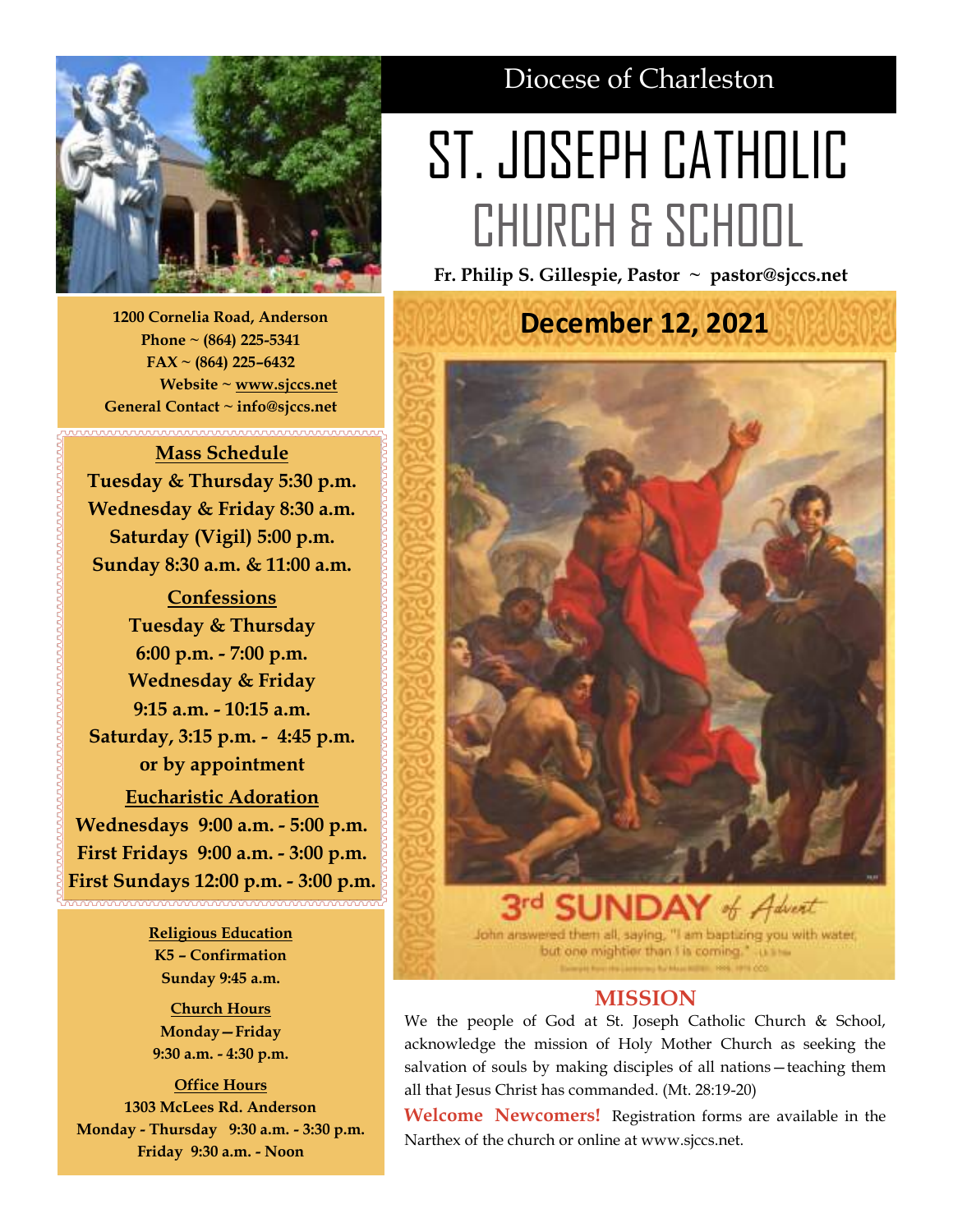**December 12, 2021 ~ Third Sunday of Advent St. Joseph Catholic Church & School** 

| <b>Church Staff</b>                                                                                                                                                                                                                                                                                                                                                                                                                                                                                                                                                                                                                                                                                                                                                                                                                                                     |                                                                                                                                                                                                                                                          |
|-------------------------------------------------------------------------------------------------------------------------------------------------------------------------------------------------------------------------------------------------------------------------------------------------------------------------------------------------------------------------------------------------------------------------------------------------------------------------------------------------------------------------------------------------------------------------------------------------------------------------------------------------------------------------------------------------------------------------------------------------------------------------------------------------------------------------------------------------------------------------|----------------------------------------------------------------------------------------------------------------------------------------------------------------------------------------------------------------------------------------------------------|
| Fr. Philip S. Gillespie, Pastor<br>pastor@sjccs.net<br><b>Salvatore L. Cancello, Deacon</b><br>sal.cancello@sjccs.net<br><b>Chet Johns, Deacon</b><br>chet.johns@sjccs.net<br>Linda McCormick, Office Admin.<br>linda.mccormick@sjccs.net<br><b>Denise A. Thompson, Secretary</b><br>denise.thompson@sjccs.net<br><b>Jan Heithaus, Religious Education</b><br>jan.heithaus@sjccs.net<br><b>Jerrad Fenske, Music Director</b><br>jerrad.fenske@sjccs.net<br><b>School Staff</b><br>Haymée Giuliani, Principal<br>haymee.giuliani@sjccs.net<br><b>Velia Perez, Accounting</b><br>velia.perez@sjccs.net<br><b>Kathy Massey, Admin. Assistant</b><br>kathy.massey@sjccs.net<br>Church & School Fax $\sim$ 864-225-6432<br>\$10,500.00<br><b>Church Weekly Budget Income</b><br><b>Weekly Collection of December 5, 2021:</b><br><b>Received in Office</b><br>\$<br>9,445.00 | <b>12/12 SUNDAY</b><br>$5:00PM$ +Ma<br>8:30AM Peop<br>$11:00AM$ +Bo<br><b>12/13 MONDA</b><br><b>No Mass</b><br>12/14 TUESDA<br>5:30PM Inten<br><b>12/15 WEDNES</b><br>$8:30AM + Pat$<br><b>12/16 THURS</b><br>5:30PM +OI<br>$12/17$ FRIDAY<br>8:30AM For |
| $\overline{\mathbb{S}}$<br><b>WeShare Online Giving</b><br>1,205.00<br>$\overline{\$}$<br>10,650.00<br>\$<br>Over/(Under)<br>150.00                                                                                                                                                                                                                                                                                                                                                                                                                                                                                                                                                                                                                                                                                                                                     | 12/19 SUNDAY<br>$5:00PM$ +De<br>8:30AM +Gr<br>11:00AM Peop                                                                                                                                                                                               |
| <b>Second Collection of December 5, 2021:</b><br>12/4 - 12/5 Solidarity Fund - Church in Africa<br>649.00<br>\$<br>12/8 Solemnity of the Immaculate Conception<br>\$<br>96.00<br>$\mathbf S$<br><b>12/8 Christmas Flowers</b><br>386.00<br><b>This Week's Second Collection Envelope Collection:</b><br>12/11 - 12/12 Religious Retirement Fund<br><b>Next Week's Second Envelope Collection:</b><br>12/18 -12/19 SOS (School Support)                                                                                                                                                                                                                                                                                                                                                                                                                                  | Sacran<br>If you are ill o<br>and wish to red<br>Sick, please<br>appointment be<br>emergency, ple                                                                                                                                                        |
| <b>WeShare Online Collection for November 2021:</b><br><b>Parish School Support</b><br>\$<br>530.00<br>\$<br><b>All Saints</b><br>40.00<br>\$<br>\$<br><b>All Souls</b><br>65.00<br>200.00<br><b>Christmas</b><br>\$<br><b>Guatemalan Mission</b><br>160.00<br>995.00<br>\$.<br>Thank you for your support & generosity!                                                                                                                                                                                                                                                                                                                                                                                                                                                                                                                                                | December 12<br>Cardenas, Geo<br>and Delores R<br><b>December 5:</b><br>Henderson, A<br>Martha Petr, A<br>Diann Sweene<br>November 28                                                                                                                     |
| Look for the GIVING button on our website:<br>www.sjccs.net. Click on GIVING and follow the link to<br>our parish "WeShare" page for regular contributions,<br>second collections, and special event donations!                                                                                                                                                                                                                                                                                                                                                                                                                                                                                                                                                                                                                                                         | Graziano, Joh<br>Jourdan, Lorer<br>Telezak.<br>Names will re<br>name or to ma                                                                                                                                                                            |
| REMEMBER: FR. GILLESPIE WILL NEVER SOLICIT<br>FUNDS THROUGH EMAILS, TEXTS, OR VOICEMAIL.<br>PLEASE DO NOT RESPOND TO ANYTHING LIKE THIS<br>UNLESS YOU SPEAK WITH FR. GILLESPIE DIRECTLY.                                                                                                                                                                                                                                                                                                                                                                                                                                                                                                                                                                                                                                                                                | Please pray for<br>Н                                                                                                                                                                                                                                     |
| <b>Bulletin Deadlines</b><br>01/02/2022<br>01/16/2022<br>01/09/2022                                                                                                                                                                                                                                                                                                                                                                                                                                                                                                                                                                                                                                                                                                                                                                                                     | May the fair<br>Eternal rest gi<br>light shine up                                                                                                                                                                                                        |
| <b>Materials</b><br><b>Materials</b><br><b>Materials</b><br>due 01/02<br>due 12/19<br>due 12/26<br>Please submit all announcements in an editable Word or Publisher document.<br>Remember to include: Who, What, Where, Why, When.<br>E-Mail announcements to weekly.bulletin@sjccs.net                                                                                                                                                                                                                                                                                                                                                                                                                                                                                                                                                                                 |                                                                                                                                                                                                                                                          |

| <b>Mass Intentions</b>                                                                                                                                       |
|--------------------------------------------------------------------------------------------------------------------------------------------------------------|
| 12/12 SUNDAY - Third Sunday of Advent<br>5:00PM +Mary Merlino rb Lori Seiler<br>8:30AM People of the Parish<br>11:00AM +Bob & LaVerne Bismack rb Dot Bismack |
| Zep 3:14-18a/Phil 4:4-7/Lk 3:10-18<br>12/13 MONDAY - St. Lucy, Virgin & Martyr<br><b>No Mass</b><br>Nm 24:2-7, 15-17a/Mt 21:23-27                            |
| $12/14$ TUESDAY - St. John of the Cross, Priest & Doctor of the Church<br><b>5:30PM Intentions of the Seiler Family</b>                                      |
| Zep 3:1-2, 9-13/Mt 21:28-32<br>12/15 WEDNESDAY - Advent Weekday<br>8:30AM + Patricia Ann Schlenker rb John Schlenker<br>IS 45:6b-8, 18, 21c-25/Lk 7:18b-23   |
| $12/16$ THURSDAY - Advent Weekday<br>5:30PM + Olga Pintado rb Cary Infante                                                                                   |
| Is $54:1-10/Lk$ 7:24-30<br>12/17 FRIDAY - Late Advent Weekday<br>8:30AM For the Persecuted People In China<br>Gn 49:2, 8-10/Mt 1:1-17                        |
| 12/19 SUNDAY - Fourth Sunday of Advent<br>5:00PM +Delrose Trutwin rb Francis Trutwin                                                                         |
| 8:30AM +Grady Tollison rb Mary Ann Tollison<br>11:00AM People of the Parish<br>Mi 5:1-4a/Heb 10:5-10/Lk 1:39-45                                              |
| $\mathbf{c}$ in the set of $\mathbf{c}$<br>$\overline{1}$<br>$\sim \cdot$ $\blacksquare$<br>2<br>n                                                           |

**Sacrament of Anointing of the Sick**

**IF About to be hospitalized for surgery and wish to receive the Sacrament of Anointing of the**  call the parish office to make an efore hospitalization. In the event of an ase call the parish office.

# **Pray for the Sick**

 $\frac{1}{2}$  Jay Black, Sherion Black, Marianne orge Chastain, Billy Ellison, Frank Lavoy, lichey.

Chay Ching, Will Diedrick, Alison nnette Marino, Anna Marie Melanaski, Martha Petr, Ann Marie Pometto, Elaine Sharkey, Diann Sweeney, and Bob Williams.

**Example:** Joe Bonacci, Dot Bismack, Joe n Grubel, Michael Heath, Ann Johns, Pat nzo Di Portio, Stacey Telezak, and Steven

emain on prayer list for 3 weeks. To add a intain a name contact the parish office.

#### *P* **the:**

## **Holy Souls in Purgatory**

*May the faithful departed be aided by our prayers.*  rant unto them, O Lord; and let perpetual *pon them. May they rest in peace. Amen.* 



*176 Praying Days to Pentecost! Come Holy Spirit!*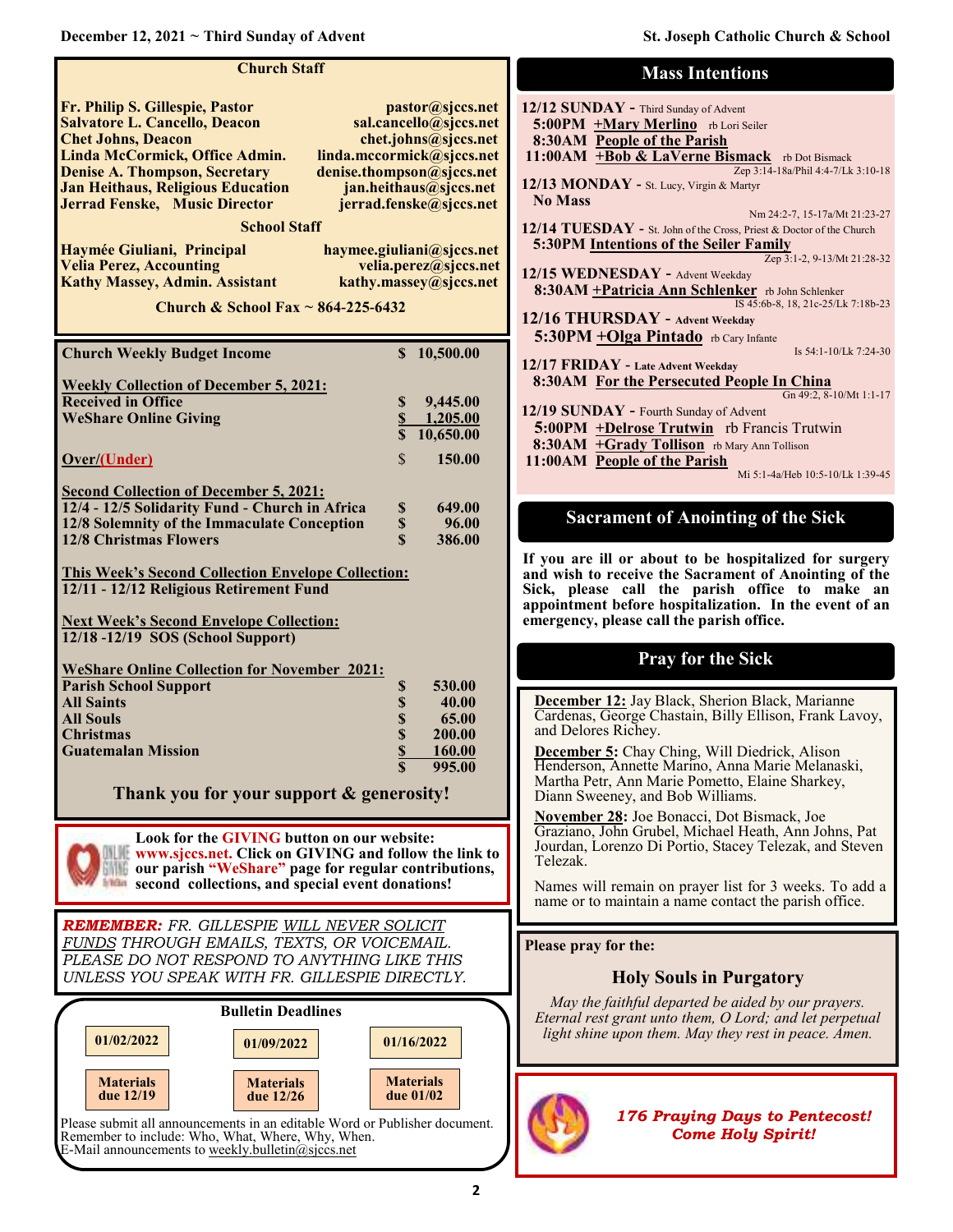# **Pastor's Corner**

# *SING, SAYS ST. AUGUSTINE. SING!*

**From a discourse on the psalms by Saint Augustine, bishop**

(Ps. 32, sermo 1, 7-8: CCL 38, 253-254)

# *Sing to God with songs of joy*

*Praise the Lord with the lyre, make melody to him with the harp of ten strings! Sing to him a new song.* Rid yourself of what is old and worn out, for you know a new song. A new man, a new covenant—a new song. This new song does not belong to the old man. Only the new man learns it: the man restored from his fallen condition through the grace of God, and now sharing in the new covenant, that is, the kingdom of heaven. To it all our love now aspires and sings a new song. Let us sing a new song not with our lips but with our lives.

*Sing to him a new song, sing to him with joyful melody.* Every one of us tries to discover how to sing to God. You must sing to him, but you must sing well. He does not want your voice to come harshly to his ears, so sing well, brothers!

If you were asked, "Sing to please this musician," you would not like to do so without having taken some instruction in music, because you would not like to offend an expert in the art. An untrained listener does not notice the faults a musician would point out to you. Who, then, will offer to sing well for God, the great artist whose discrimination is faultless, whose attention is on the minutest detail, whose ear nothing escapes? When will you be able to offer him a perfect performance that you will in no way displease such a supremely discerning listener?

See how he himself provides you with a way of singing. Do not search for words, as if you could find a lyric which would give God pleasure. Sing to him "with songs of joy." This is singing well to God, just singing with songs of joy.

But how is this done? You must first understand that words cannot express the things that are sung by the heart. Take the case of people singing while harvesting in the fields or in the vineyards or when any other strenuous work is in progress. Although they begin by giving expression to their happiness in sung words, yet shortly there is a change. As if so happy that words can no longer express what they feel, they discard the restricting syllables. They burst out into a simple sound of joy, of jubilation. Such a cry of joy is a sound signifying that the heart is bringing to birth what it cannot utter in words.

Now, who is more worthy of such a cry of jubilation than God himself, whom all words fail to describe? If words will not serve, and yet you must not remain silent, what else can you do but cry out for joy? Your heart must rejoice beyond words, soaring into an immensity of gladness, unrestrained by syllabic bonds. *Sing to him with jubilation*

#### **Safe Environment Program**

St. Joseph Church & School is committed to ensuring a safe environment for our children and for upholding the "National Charter for the<br>Protection of Children and Young People" All Volunteers who serve at Masses (Ushers, L receive the clearance paperwork back from the Diocese of Charleston.

**Please contact the parish office for forms.** 

Parish & School Safe Environment Coordinator: Denise Thompson, (864) 225-5341 ext. 109. or Dthompson@charlestondiocese.org<br>Diocesan Office of Child Protection Services: (843) 853-2130x 209; Diocesan Victim Assistance: (800

For more information on how to report an allegation of abuse go **to http://www.sccatholic.org** and click on **"Child and Youth Protection"** at the bottom left of the homepage.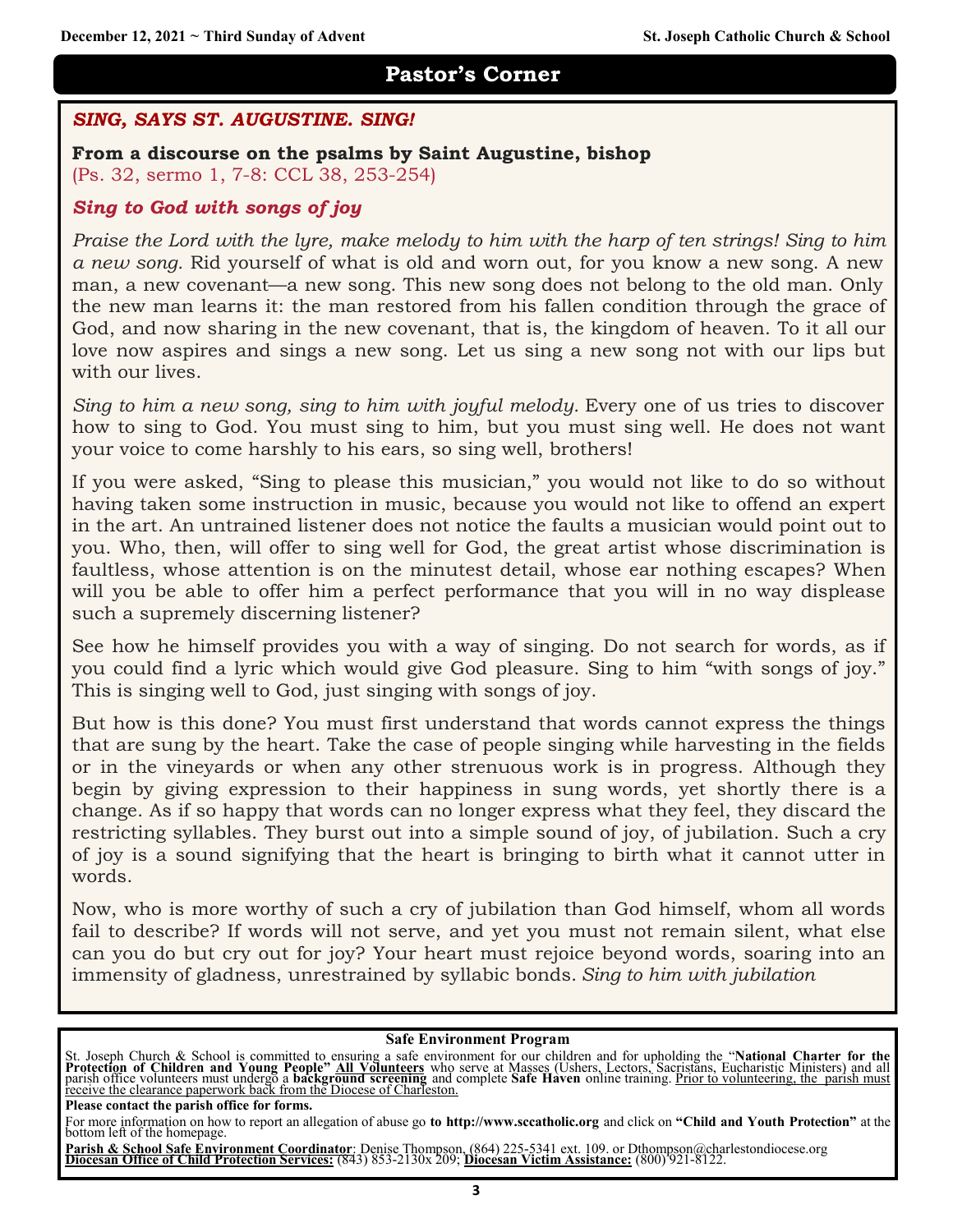# **WEEK AT A GLANCE**



 **Religious Ed (K5-Confirmation) ~ Sunday, December 12 9:45 AM ~ School** 



**RCIA ~ Sunday, December 12 9:45 AM ~ Hall**



 **Bible Study ~ Sunday, December 12 9:45 AM ~ Shook Center (Parish Office)**



 **Divine Mercy Chaplet ~ Sunday, December 12 3:00 PM - 4:00 PM ~ Church ~ Join Us Every Sunday!**



 **Boy Scout Troop #234 Meeting ~ Monday, December 6 6:30 PM ~ Parish Hall** 



 **St. Joseph Lady's Rosary Guild ~ Tuesday, December 14 11:30 AM ~ Shook Center**



**Eucharistic Adoration ~ Wednesday, December 15 9:00 AM - 5:00 PM ~ Church**



 **Advent Confessions ~ Tuesday, December 14 6:00 PM to 7:00 PM ~ Church**



 **Advent Confessions ~ Wednesday, December 15 9:15 AM to 10:15 AM and 3:00 PM to 5:00 PM ~ Church**



 **School Christmas Music Program 6:30PM ~ Church**

 **Reception following program ~ Hall**



 **Advent Confessions ~ Wednesday, December 17 9:15 AM to 10:15 AM and 3:00 PM to 5:00 PM ~ Church**



 **LAS POSADAS ~ Friday, December 17 5:00 PM Bilingual Mass ~ Church & 6:00 PM Las Posadas ~ Church & School Grounds**



 **Soup Kitchen Support ("Saturday Servants") ~ Sat., Dec. 18 9:00 AM to 11:30 AM - Hall**



Youth Group Meeting ~ Sunday, December 19 **12:30 PM ~ Parish Hall** 

**See our Calendar at [www.sjccs.net](http://www.sjccs.net) for a full schedule of weekly and monthly events.**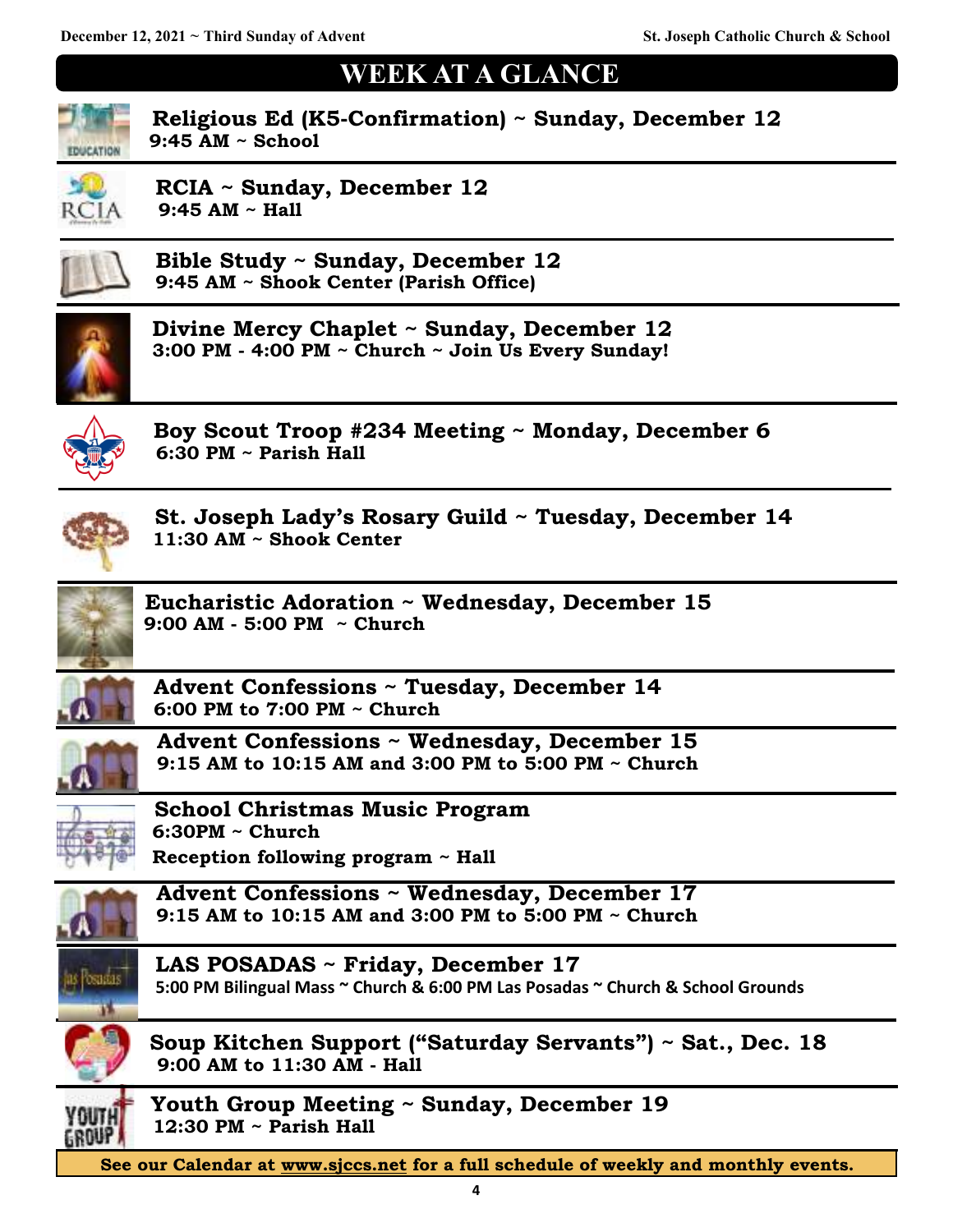# **St. Joseph Men's Club Christmas Dinner**

Wednesday, December 15, 2021 at 5:30 PM Tucker's Restaurant – 3501 Clemson Boulevard, Anderson SC

- Cash Bar
- Dinner includes salad, main course w/vegetables, and dessert.
- \$15 for Men's Club Members \$10 for Wives.
- Main Course Dining Options: Tucker Grilled Chicken Broiled Salmon Bourbon Sirloin
- Reserve your spot now! Contact Jim Griese by no later than Sunday 12/12.

E-mail [jim.griese@charter.net](mailto:jim.griese@charter.net) or text 864-430-0545.

# **Anderson Soup Kitchen Support 2021**

This year St. Joseph Catholic Church & School will be providing 300 bag lunches on December  $18<sup>th</sup>$  and December  $24<sup>th</sup>$ .

Volunteers are needed to assist with packing the lunches and delivery from 9:00 to 11:30 AM.

Supplies needed: Individually wrapped chips, cookies, crackers, and juice boxes. Individually wrapped Homemade treats are also welcome. Donations should be dropped off in the "Saturday Servants" donation receptacle in the church Narthex.

If you prefer to make a monetary donation to assist us with buying lunch supplies, please write your check payable to St. Joseph Catholic Church and indicate "Saturday Servants" on the memo line.

For more information contact Kim Holahan at 864-314-3927 or kbholahan@gmail.com

#### **Christmas – Nativity of the Lord Dec 24th (Fri) Christmas Eve 4:00 PM & 6:00 PM**  (No 8:30 AM Daily Mass; No Confessions)

**Dec 25th (Sat) Christmas Day 8:30 AM & 11:00 AM** (No 3:15 PM Saturday Confessions)

# Faith and Reason Study Group

The Church confirms that the Catholic Faith is grounded in reason, and that the grace of Faith builds on the foundation provided by reason. Came learn more.



Taught by Dr. Murray Daw (Dean's Distinguished Prof of Physics, Clemson]. Learn what St. Thomas Aquinas called the "Preamble to the Faith". Ground your own faith.

Regular in-person meetings at St. Joseph's on Tuesdays 6:30-7:30 Jan 18-Apr 12. (Make-up/Zoom sessions on following Thursdays.)

For more information, or to sign up, email daw@clemson.edu or call 864-772-0245. Sign up SOON so you can get the book (\$12).

# *Catholic Book Discussion ~ January 2022*



*The Miracle of Marcelino* is based on a pious Spanish legend. This short book tells the heartwarming story of an orphan left on a Franciscan monastery doorstep. We have limited copies of the book which we are sharing. At our January gathering we will watch the 1955 movie (dubbed in English) which was a Grand Prize Award winner at the International Cannes Film Festival. Come enjoy the movie (and popcorn!), even if you don't get the chance to read the book!

Come to either group: Thursday, January 6 3 pm Thursday, January 6 6:30 pm Where: Shook Center (office)

Contact Jan Heithaus in the parish office for more information. *All are welcome to join in our book discussion whenever you are* 



#### Join Us For This Inspiring and Informative Event.

#### **MISSION SCHEDULE**

|                 | Topic: What is Catholic Identity                      |
|-----------------|-------------------------------------------------------|
| 7/00 - 8:30 PM  | Topic: Domestic Church                                |
| 9:30 - 11:00 AM | Topic: Tools of the Trade - Prayer                    |
| 5:30 PM         | Evening Mass                                          |
| 6:00 - 7:00 PM  | <b>Sacrament of Reconciliation</b>                    |
| 7/00 - 8:30 PM  | Topic: Cleaning Out Your Knapsack                     |
| 8-30 AM         | <b>Marning Mass</b>                                   |
| 9:15 - 10:15 AM | <b>Sacrament of Reconcillation</b>                    |
| 9:30 - 11:00 AM | Topic: Balanced Relationship with the Trinity         |
| 1-00 - 8-30 PM  | Topic: Liturgical Seasons and Natural Seasons         |
| 9:30 - 11:00 AM | Topic: Sacraments: Reconciliation with God the Father |
| 8:30 PM         | Evening Mass                                          |
| 6:00 - 7:00 PM  | <b>Sacrament of Reconciliation</b>                    |
| 7:00 - 8:30 严禁  | Topic: Holy Sacrifice of the Mass                     |
| 8:30 AM         | Norning Mass                                          |
| 9:15 - 10:15 AM | <b>Sacrament of Reconciliation</b>                    |
| 9:30 - 11:00 AM | Topic: Demous Go Where They Are Not Resisted -        |
|                 | Angels Go Where They Are invited                      |
|                 | Jan 10 Mon 9:30 - 11:00 AM<br>Jan 11 Tue              |

Free Event - Donations are gratefully accepted.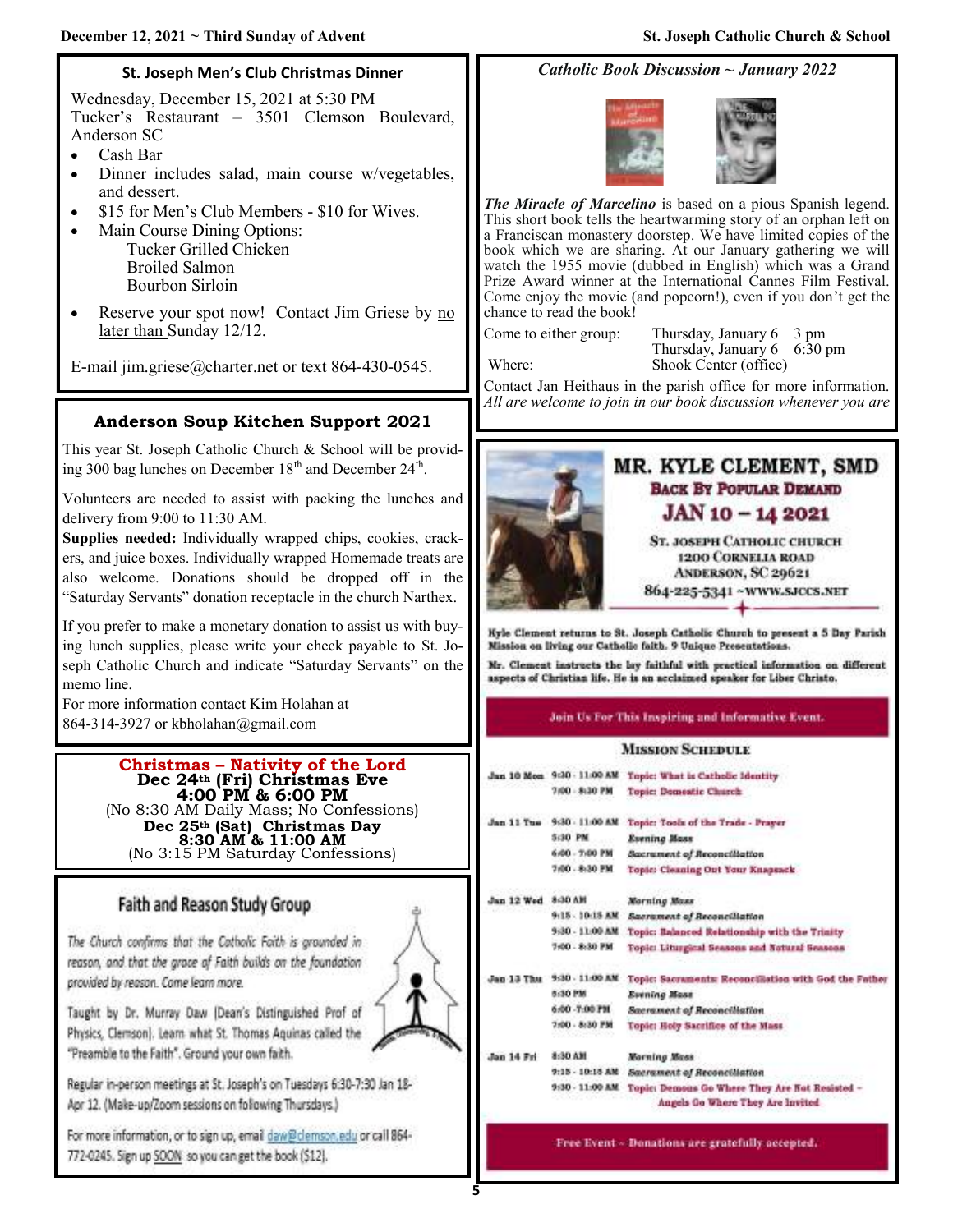

Rachelsvineyard.org 877 HOPE 4 ME  $(877-467-3463)$ 

Hope after abortion.com 888-456-HOPE (4673)

**Post Abortion Healing** Grace4healing@gmail.com 803-554-6088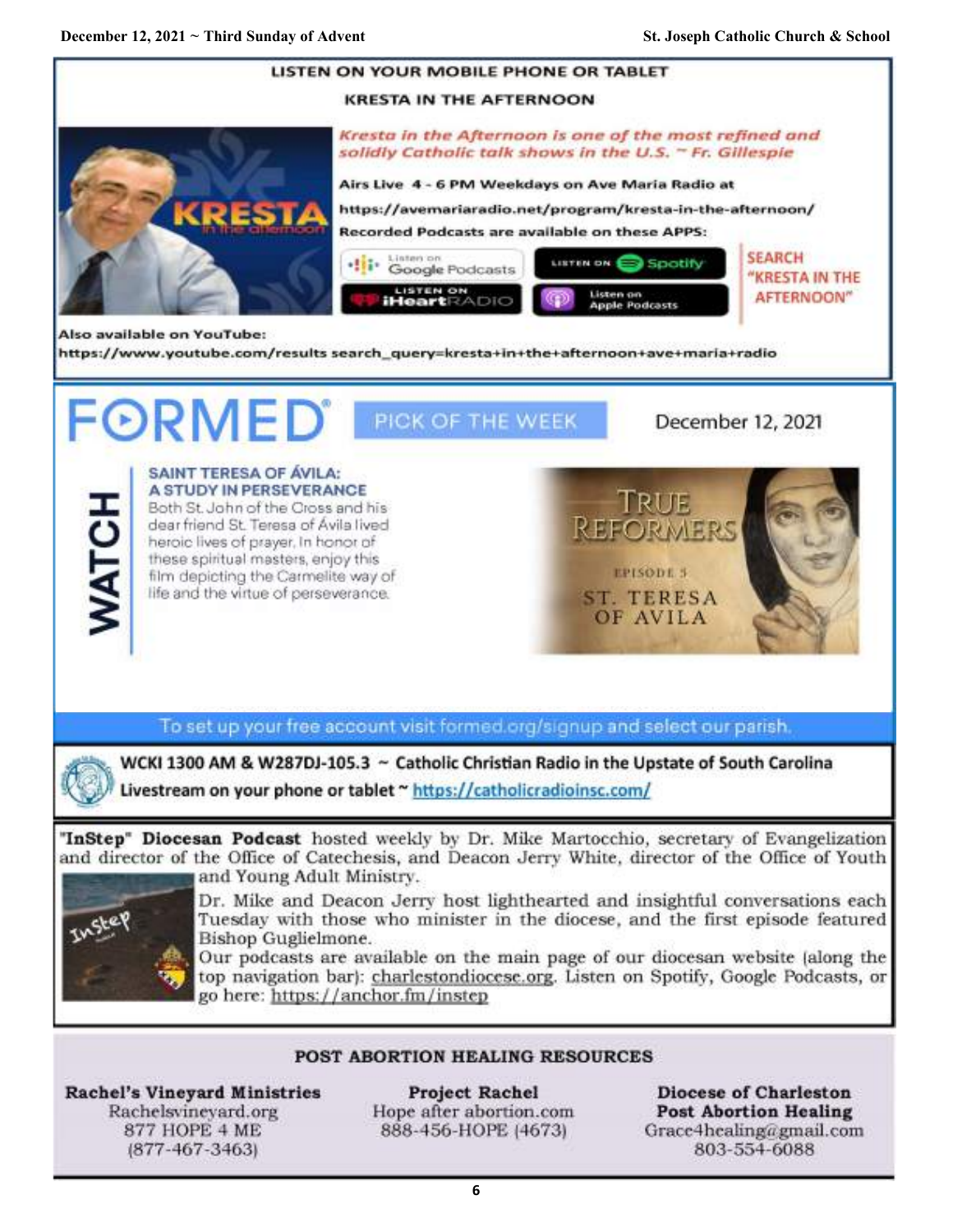**St. Joseph Catholic School 1200 Cornelia Road, Anderson SC 29621 864-760-1619 ~ [www.sjccs.net](http://www.sjccs.net) ~ M/F 9:00 AM to 3:30 PM**

# THANK YOU to all who gave on #GivingTuesday! Our students benefit greatly from your generous support!





Join us at Las Posadas on Friday, December 17th after the 5:00pm **Bilingual Mass** 

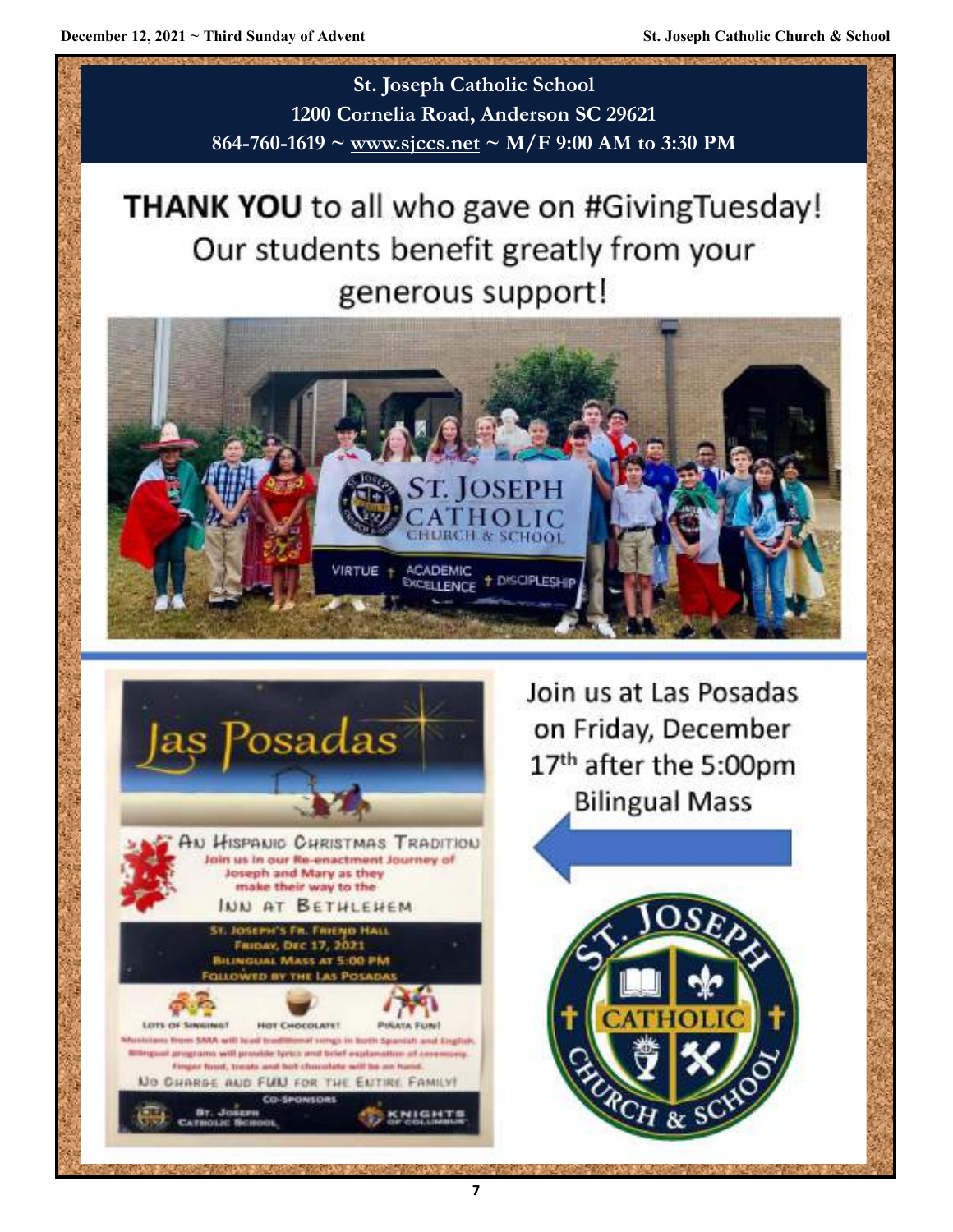# **Emmaus of the Carolinas**



# 18th Men's Retreat: February 18th - 20th, 2022

Come and experience the journey to Emmans as together we recognize Jerus in the Breaking of the Bread. Luke 24: 13-35

## O. Exactly what is Emmaus?

A. Emmaus is a retreat weekend designed for those men who feel they would like to explore a deeper relationship with God. Every one of us has considered the questions, "Does God really exist?" or "How should God's existence affect my life?" Unfortunately, we are all very busy and don't allow ourselves enough time to explore the answers. That's what the Emmaus retreat is for. The men organizing and hosting the Emmaus retreat are regular guys who will not try to convince you of their answers; instead they will share their own experiences with you and let you draw your own conclusions. We are not men bom Holy, and we have each led very different lives. But, through the power of the Holy Spirit, we have found our way back to the Lord and would like to tell you about these lifechanging experiences. For many of us, it was during an Emmaus Retreat that our hearts were touched by God.

## Q. How do they go about doing this?

A. You will hear a series of talks by other men concerning their own experiences. You will have a chance to reflect, pray, and consider the bigger, really meaningful questions of life in a place that is far enough away to separate you from the distractions of everyday life, but close enough that you could be home in a matter of minutes.

## Q. How long does the weekend last?

A. You'll need to arrive at the retreat location on the grounds of the YMCA Blue Ridge Assembly Center, 84 Blue Ridge Circle, Black Mountain, NC 28711, Friday, February 18<sup>e</sup>, 2022 between 6:00PM and 6:30 PM. The weekend will conclude no later than 5:00 PM on Sunday, February 20<sup>th</sup>, 2022. (More detailed directions will follow).

## Q. How do I dress for the weekend and what should I bring?

A. Dress is extremely casual and comfortable. Bring a change of clothes for two days and your personal toiletries (toothbrush, soap, etc.). All else is provided.

## Q. What about food?

A. All food and drink will be provided. When you arrive Friday evening there will be a light meal for those who will not have had time to grab dinner. If you have any special dietary requirements, let us know on the application form.

## Q. How much does Emmaus cost?

A. The cost is \$175.00. If you don't have the money, don't let this stop you. Inquire with us. Please note that Emmaus retreats have had waiting lists - get in your application and payment as soon as possible to confirm your reservation. One additional note, we are NOT able to accept credit card / electronic payments at this time.

> Invest a bit of your time. Rethink, refocus, reflect, and find your way. If you don't have time to make a retreat like this, means you NEED a retreat like this!

Any questions? Please contact the retreat leader Blas Miyares: blas.miyares@gmail.com or (864) 706-2880

Online application available at our website: www.emmausofthecarolinas.org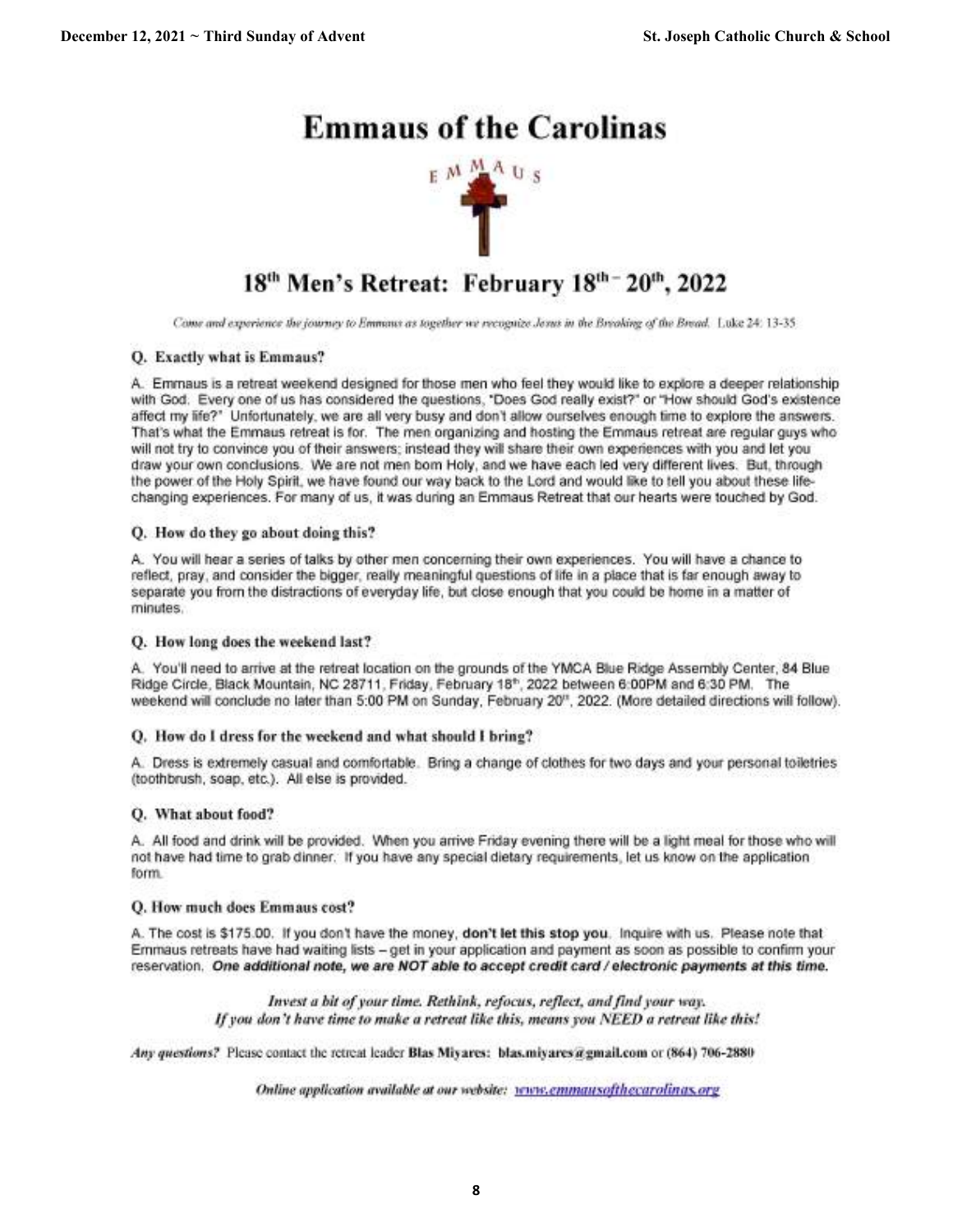| Name                                                                                                                                                                                                                           |                                                                                                                                                                                                                                                         |           |                                                                                                                                                                                                                                      |         | Age                  |     |
|--------------------------------------------------------------------------------------------------------------------------------------------------------------------------------------------------------------------------------|---------------------------------------------------------------------------------------------------------------------------------------------------------------------------------------------------------------------------------------------------------|-----------|--------------------------------------------------------------------------------------------------------------------------------------------------------------------------------------------------------------------------------------|---------|----------------------|-----|
| Home Address and the contract of the contract of the contract of the contract of the contract of the contract of the contract of the contract of the contract of the contract of the contract of the contract of the contract  |                                                                                                                                                                                                                                                         |           |                                                                                                                                                                                                                                      |         |                      |     |
| City of the contract of the contract of the contract of the contract of the contract of the contract of the contract of the contract of the contract of the contract of the contract of the contract of the contract of the co |                                                                                                                                                                                                                                                         |           | State                                                                                                                                                                                                                                |         | Zip                  |     |
| Home Phone                                                                                                                                                                                                                     |                                                                                                                                                                                                                                                         |           | Cell and the contract of the contract of the contract of the contract of the contract of the contract of the contract of the contract of the contract of the contract of the contract of the contract of the contract of the c       |         |                      |     |
| Email Address <b>Email Address</b>                                                                                                                                                                                             |                                                                                                                                                                                                                                                         |           |                                                                                                                                                                                                                                      |         |                      |     |
| Status (circle): Single                                                                                                                                                                                                        | Divorced                                                                                                                                                                                                                                                | Separated | Widowed                                                                                                                                                                                                                              | Married |                      |     |
| Emergency Contact #1:                                                                                                                                                                                                          |                                                                                                                                                                                                                                                         |           |                                                                                                                                                                                                                                      |         | <b>Relationship:</b> |     |
| Emergency Contact #1 Cell: <b>Example 2014</b>                                                                                                                                                                                 |                                                                                                                                                                                                                                                         | Email:    | <u> The Communication of the Communication of the Communication of the Communication of the Communication of the Communication of the Communication of the Communication of the Communication of the Communication of the Commun</u> |         |                      |     |
|                                                                                                                                                                                                                                | Emergency Contact #2:<br>Relationship: The control of the control of the control of the control of the control of the control of the control of the control of the control of the control of the control of the control of the control of the control o |           |                                                                                                                                                                                                                                      |         |                      |     |
|                                                                                                                                                                                                                                |                                                                                                                                                                                                                                                         |           | Email: New York Street, New York Street, New York Street, New York Street, New York Street, New York Street, New York Street, New York Street, New York Street, New York Street, New York Street, New York Street, New York St       |         |                      |     |
| Who told you about the Retreat?                                                                                                                                                                                                |                                                                                                                                                                                                                                                         |           |                                                                                                                                                                                                                                      |         |                      |     |
| Special Dietary Requirements?<br>Explain:                                                                                                                                                                                      |                                                                                                                                                                                                                                                         |           |                                                                                                                                                                                                                                      |         |                      |     |
| Shirt Size (circle): S M                                                                                                                                                                                                       |                                                                                                                                                                                                                                                         | L XL      | XXL                                                                                                                                                                                                                                  | 3XL     | 4XL                  | 5XL |
| Do you attend a church (circle)? Yes No                                                                                                                                                                                        |                                                                                                                                                                                                                                                         |           | If yes, which church?                                                                                                                                                                                                                |         |                      |     |

# **18th Men's Emmaus of the Carolinas Retreat Application** February 18th - 20th, 2022

What about God? One way, among many, you can help answer that question is with the Men's Emmaus Retreat that is led by men like you who have all struggled with the same questions about life that you have. The Emmaus Retreat is designed to be low-key, laid back, non-hostile, user-friendly, and not "preachy". You will listen to other men like yourself talk about their journey to know more about God. It is not required for you to be of any particular faith or church. The food is abundant, the place is calm and peaceful, and we know it will be a weekend that you will NEVER forget. Your time invested will psy huge dividends!

The cost of the weekend is \$175. Please include full payment with your application so we can reserve your place, as space is limited. If you need help with payment, please contact us. Online applicants may pay at the door by cash or check, or contact the leader listed below. We are NOT able to accept credit card / electronic payments at this time. Please pay by check or cash.

Apply online at our website: www.emmausofthecarolinas.org

Any questions? Please contact the person who spoke to you about this retreat or Blas, listed below. If you don't have the money, don't let this stop you. Impure with us. Make your check payable to Carolina Men's Emmaus. Return the application and check to the person who invited you, or contact:

> Leader of Emmaus 18: Blas Miyares email: blas.miyares@gmail.com or call: (864) 706-2880